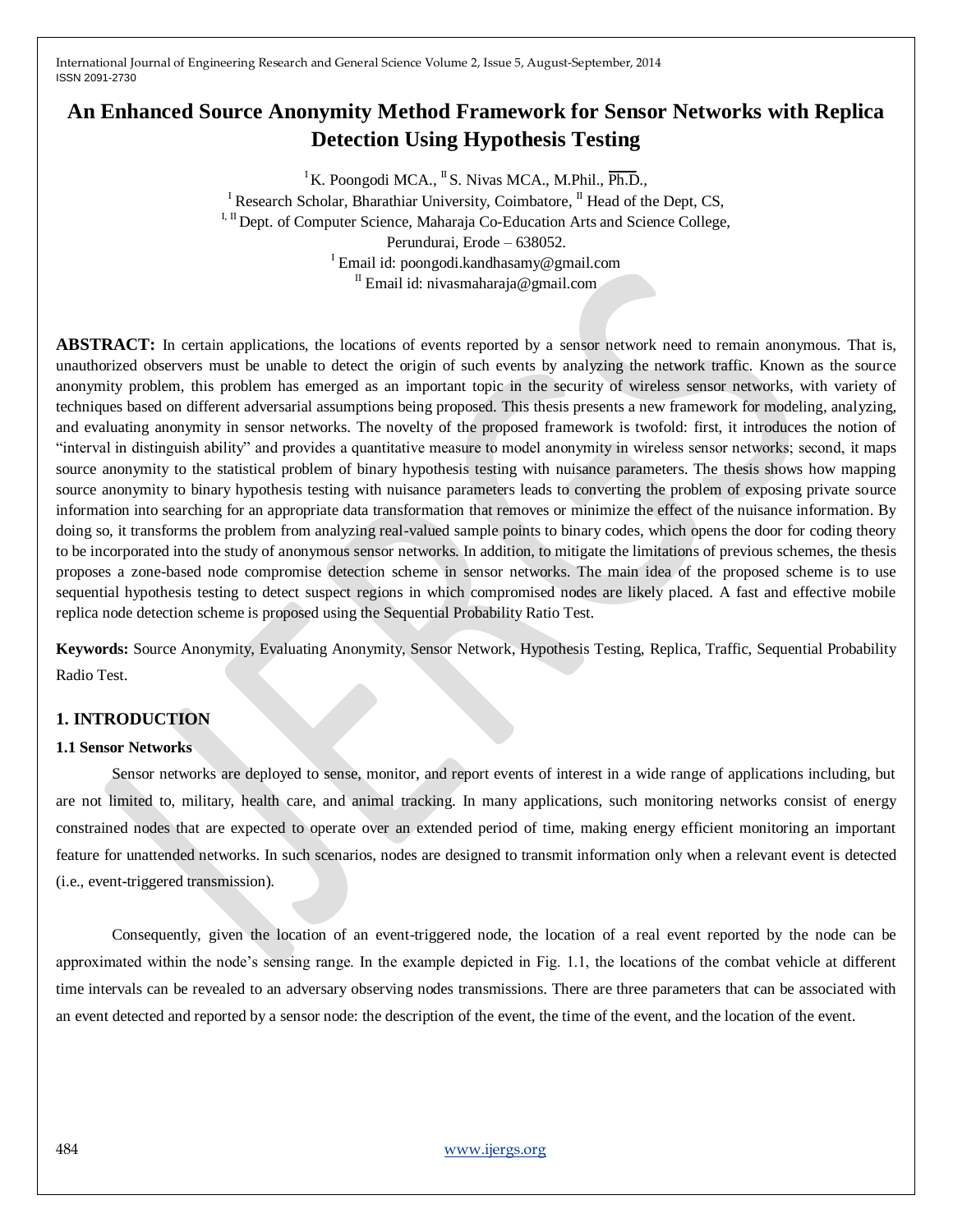

**Figure 1.1 A sensor network deployed in a battlefield. Only nodes in close proximity to the combat vehicle are broadcasting information, while other nodes are in sleep mode.**

When sensor networks are deployed in untrustworthy environments, protecting the privacy of the three parameters that can be attributed to an event-triggered transmission becomes an important security feature in the design of wireless sensor networks. While transmitting the "description" of a sensed event in a private manner can be achieved via encryption primitives, hiding the timing and spatial information of reported events cannot be achieved via cryptographic means.

Encrypting a message before transmission, for instance, can hide the context of the message from unauthorized observers, but the mere existence of the ciphertext is indicative of information transmission. The source anonymity problem in wireless sensor networks is the problem of studying techniques that provide time and location privacy for events reported by sensor nodes.

#### **1.2 Source Anonymity Problem**

In the existing literature, the source anonymity problem has been addressed under two different types of adversaries, namely, local and global adversaries. A local adversary is defined to be an adversary having limited mobility and partial view of the network traffic. Routing-based techniques have been shown to be effective in hiding the locations of reported events against local adversaries.

A global adversary is defined to be an adversary with ability to monitor the traffic of the entire network (e.g., coordinating adversaries spatially distributed over the network). Against global adversaries, routing-based techniques are known to be ineffective in concealing location information in event-triggered transmission. This is due to the fact that, since a global adversary has full spatial view of the network, it can immediately detect the origin and time of the event-triggered transmission.

The first step toward achieving source anonymity for sensor networks in the presence of global adversaries is to refrain from event-triggered transmissions. To do that, nodes are required to transmit fake messages even if there is no detection of events of interest. When a real event occurs, its report can be embedded within the transmissions of fake messages. Thus, given an individual transmission, an observer cannot determine whether it is fake or real with a probability significantly higher than 1/2, assuming messages are encrypted.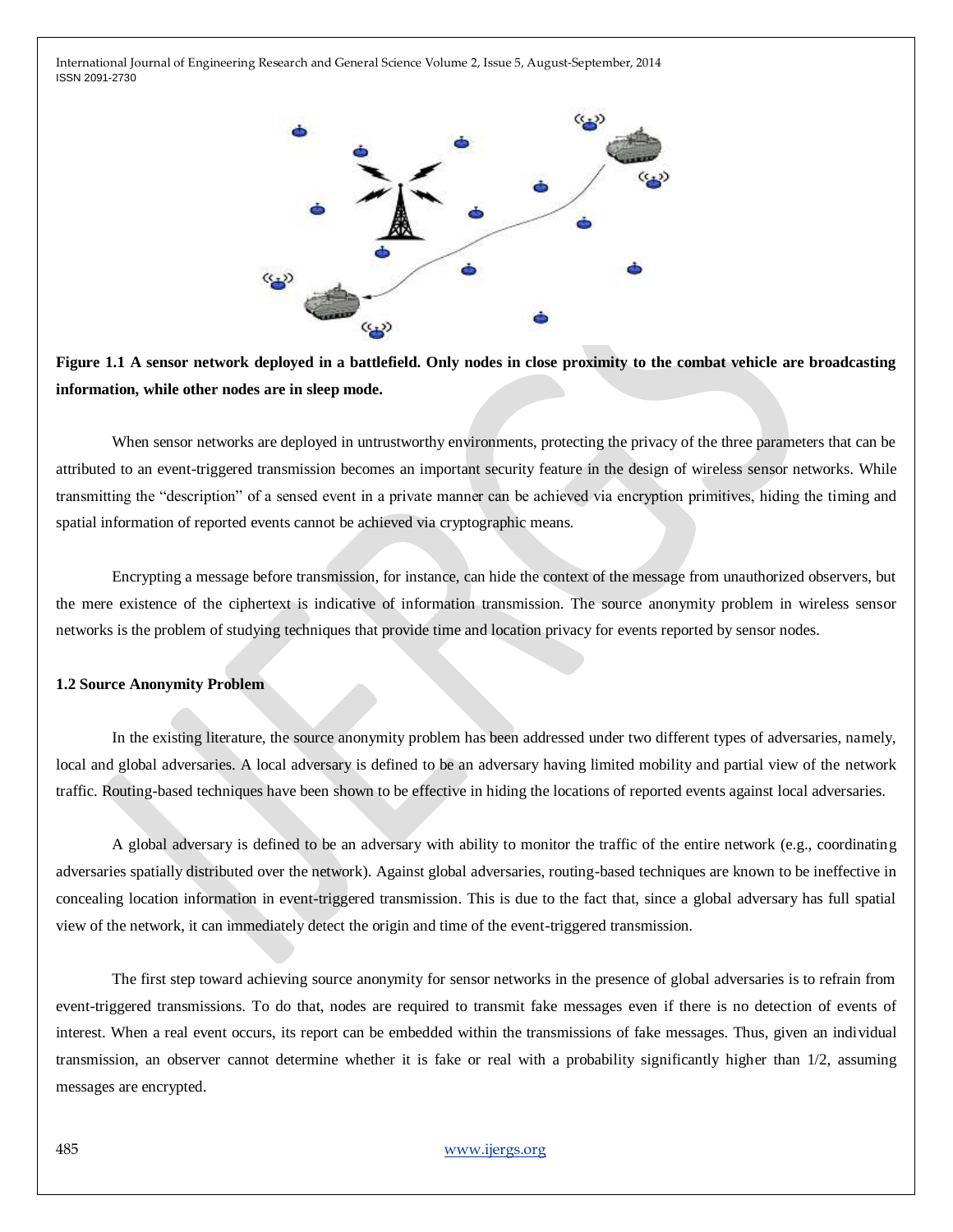

**Figure1.2. Different approaches for embedding the report of real events within a series of fake transmissions; (a) shows the prespecified distribution of fake transmissions, (b) illustrates how real events are transmitted as soon as they are detected, (c) illustrates how nodes report real events instead of the next scheduled fake message.**

# **1.3 Probabilistic Distribution**

In the above approach, there is an implicit assumption of the use of a probabilistic distribution to schedule the transmission of fake messages. However, the arrival distribution of real events is, in general, time-variant and unknown a priori. If nodes report real events as soon as they are detected (independently of the distribution of fake transmissions), given the knowledge of the fake transmission distribution, statistical analysis can be used to identify outliers (real transmissions) with a probability higher than 1/2, as illustrated in Fig. 2b. In other words, transmitting real events as soon as they are detected does not provide source anonymity against statistical adversaries analyzing a series of fake and real transmissions.

One way to mitigate the above statistical analysis is illustrated in Fig. 2c. As opposed to transmitting real events as they occur, they can be transmitted instead of the next scheduled fake one. For example, consider programming sensor nodes to deterministically transmit a fake message every minute. If a real event occurs within a minute from the last transmission, its report must be delayed until exactly 1 minute has elapsed.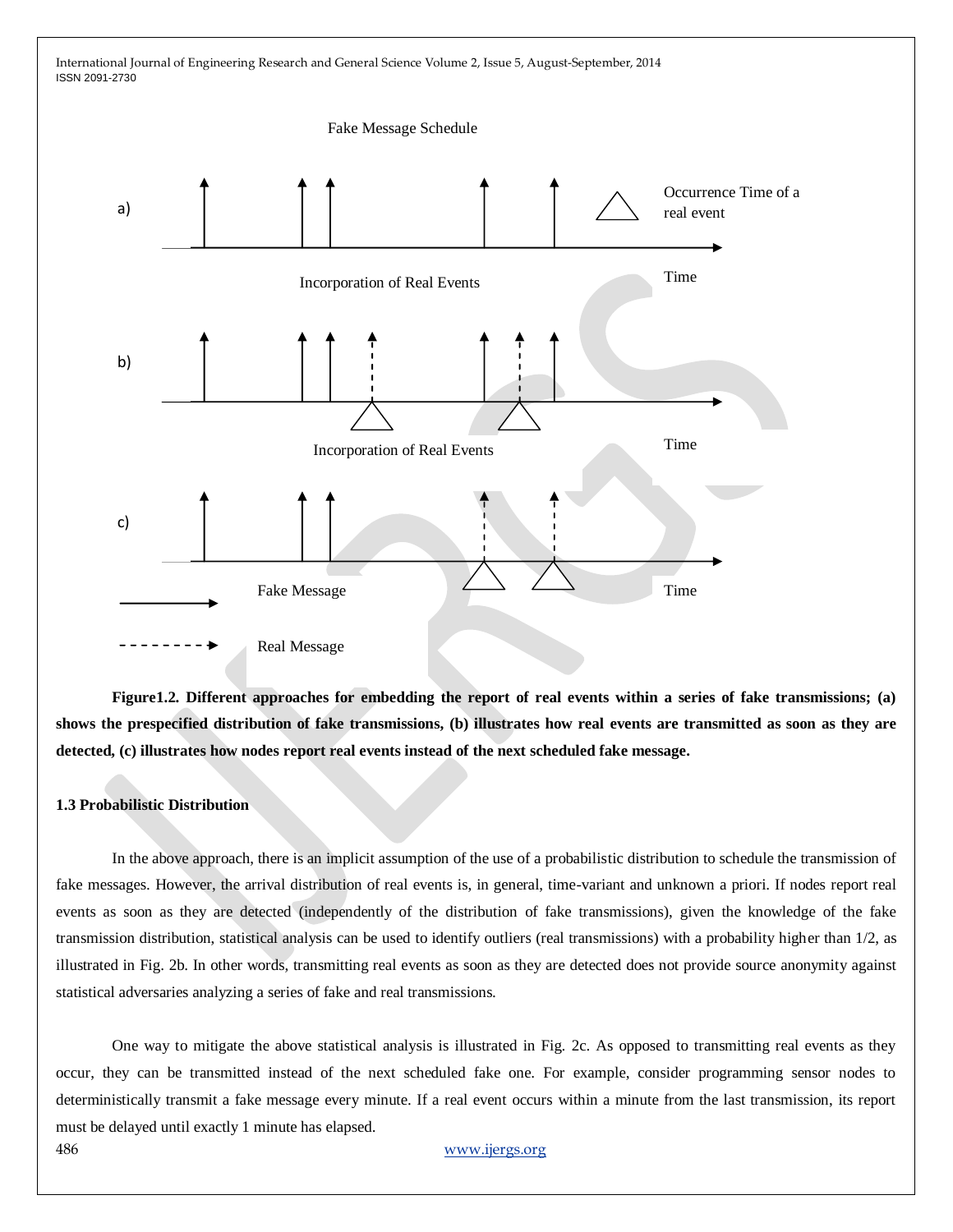This approach, however, introduces additional delay before a real event is reported (in the above example, the average delay of transmitting real events is half a minute). When real events have time-sensitive information, such delays might be unacceptable. Reducing the delay of transmitting real events by adopting a more frequent scheduling algorithm is impractical for most sensor network applications since sensor nodes are battery powered and, in many applications, unchargeable. Therefore, a frequent transmission scheduling will drastically reduce the desired lifetime of the sensor network.

# **1.4 Main Contributions**

The main contributions of this thesis are.

- The notion of "interval in distinguish ability" is introduced and illustrated how the problem of statistical source anonymity can be mapped to the problem of interval in distinguish ability.
- A quantitative measure is proposed to evaluate statistical source anonymity in sensor networks.
- The problem of breaching source anonymity is mapped to the statistical problem of binary hypothesis testing with nuisance parameters.
- The significance of mapping the problem is demonstrated in hand to a well-studied problem in uncovering hidden vulnerabilities. In particular, realizing that the SSA problem can be mapped to the hypothesis testing with nuisance parameters implies that breaching source anonymity can be converted to finding an appropriate data transformation that removes the nuisance information.
- Existing solutions under the proposed model is analysed. By finding a transformation of observed data, the problem is converted from analyzing real-valued samples to binary codes and a possible anonymity breach is identified in the current solutions for the SSA problem.

# **2. PROBLEM FORMULATION**

# **2.1 Main Objectives**

- To detect same identity based multi adversaries
- To Localization the hacker node
- Cluster based victim node detection in the network
- Detect the presence of spoofing attacks
- Determine the number of attackers
- Localize multiple adversaries and eliminate them.
- To create Mobile Node Network.
- To make Mobile movement (Random walk) within given speed.
- To update location information to its neighbors.
- To update location information of all nodes to Base Station.
- To make replicate node attack.
- To make Base station identifies the mobile replication attack.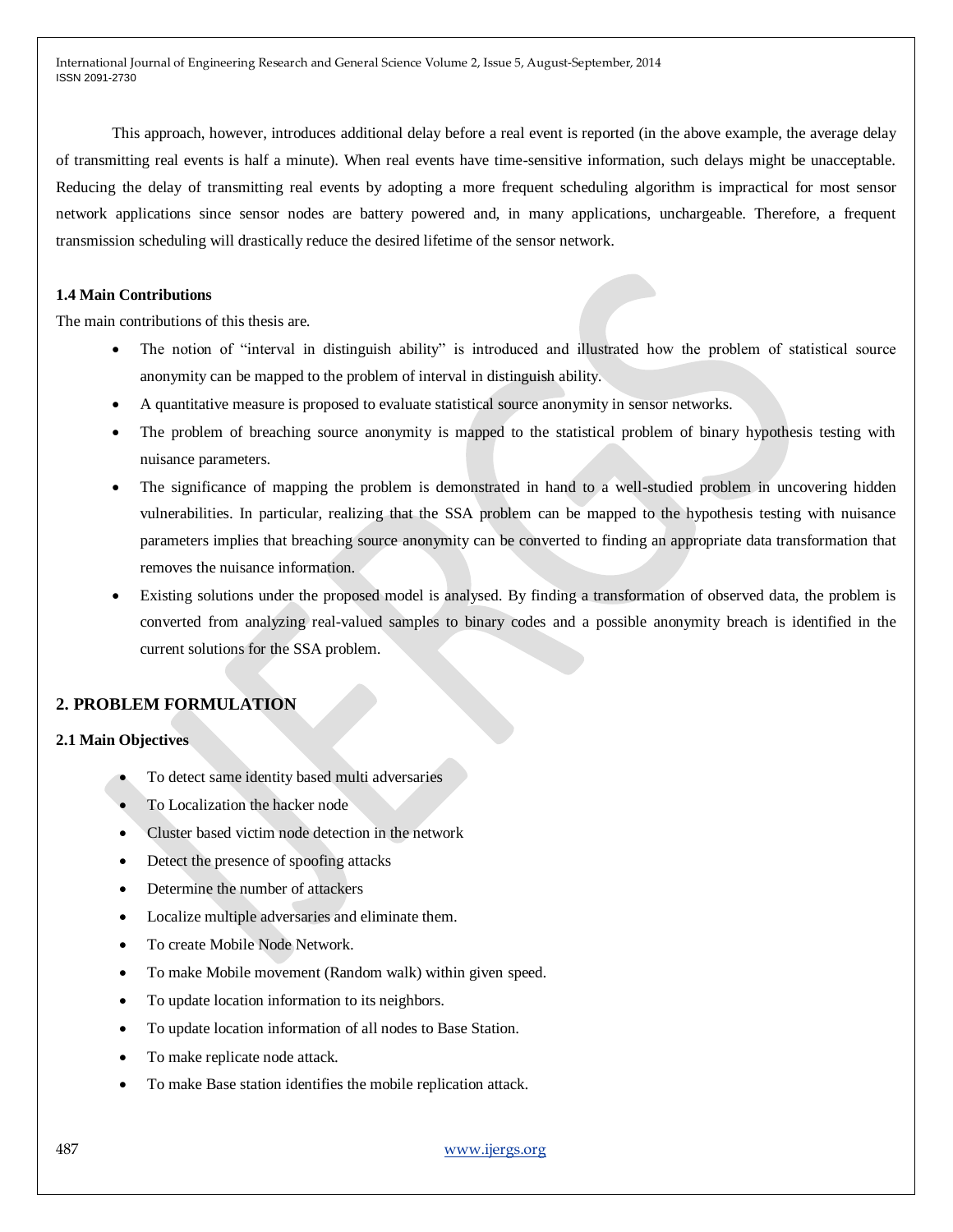# **2.2 Specific Objectives**

- A fast and effective mobile replica node detection scheme is proposed using the Sequential Probability Ratio Test.
- To tackle the problem of spoofing attacks in mobile sensor networks.
- The scheme detects mobile replicas in an efficient and robust manner at the cost of reasonable overheads.
- The number of attackers when multiple adversaries masquerading as the same node identity

#### **2.3. System Methodology**

#### **2.3.1. Proposed Framework for SSA**

In this section, we introduce our source anonymity model for wireless sensor networks. Intuitively, anonymity should be measured by the amount of information about the occurrence time and location of reported events an adversary can extract by monitoring the sensor network. The challenge, however, is to come up with an appropriate model that captures all possible sources of information leakage and a proper way of quantifying anonymity in different systems.

#### **2.3.2. Statistical Goodness of Fit Tests and the SSA Problem**

# **2.3.2.1. SSA Solutions Based on Statistical Goodness of Fit Tests**

The statistical goodness of fit of an observed data describes how well the data fits a given statistical model. Measures of goodness of fit typically summarize the discrepancy between observed values and the values expected under the statistical model in question. Such measures can be used, for example, to test for normality of residuals, to test whether two samples are drawn from identical distributions, or to test whether outcome frequencies follow a specified distribution**.**

# **2.3.2.2. Statistical Goodness of Fit under Interval In distinguish ability**

In this section, they are analyzing for statistical goodness of fit-based solutions under the proposed model of interval in distinguish ability. As before, let Xi be the random variable representing the time between the i<sup>th</sup> and the  $(i + 1)$ <sup>st</sup> transmissions and let the desired mean of these random variables be  $\mu$ ; i.e., IE [Xi] =  $\mu$ , for all i (since the Xi's are iid). We now examine two intervals, a fake interval and a real one.

#### **2.3.3 Sequential Probability Ratio Test**

The enhanced Sequential Probability Ratio Test (SPRT) which is a statistical hypothesis testing. SPRT has been proven to be the best mechanism in terms of the average number of observations that are required to reach a decision among all sequential and nonsequential test processes. SPRT can be thought of as one dimensional random walk with lower and upper limits. Before the random walk starts, null and alternate hypotheses are defined in such a way that the null one is associated with the lower limit and the alternate one is associated with the upper limit. A random walk starts from a point between two limits and moves toward the lower or upper limit in accordance with each observation.

# **Algorithm process for enhanced SPRT: DECLARATION:** *n*=0,*wn*=0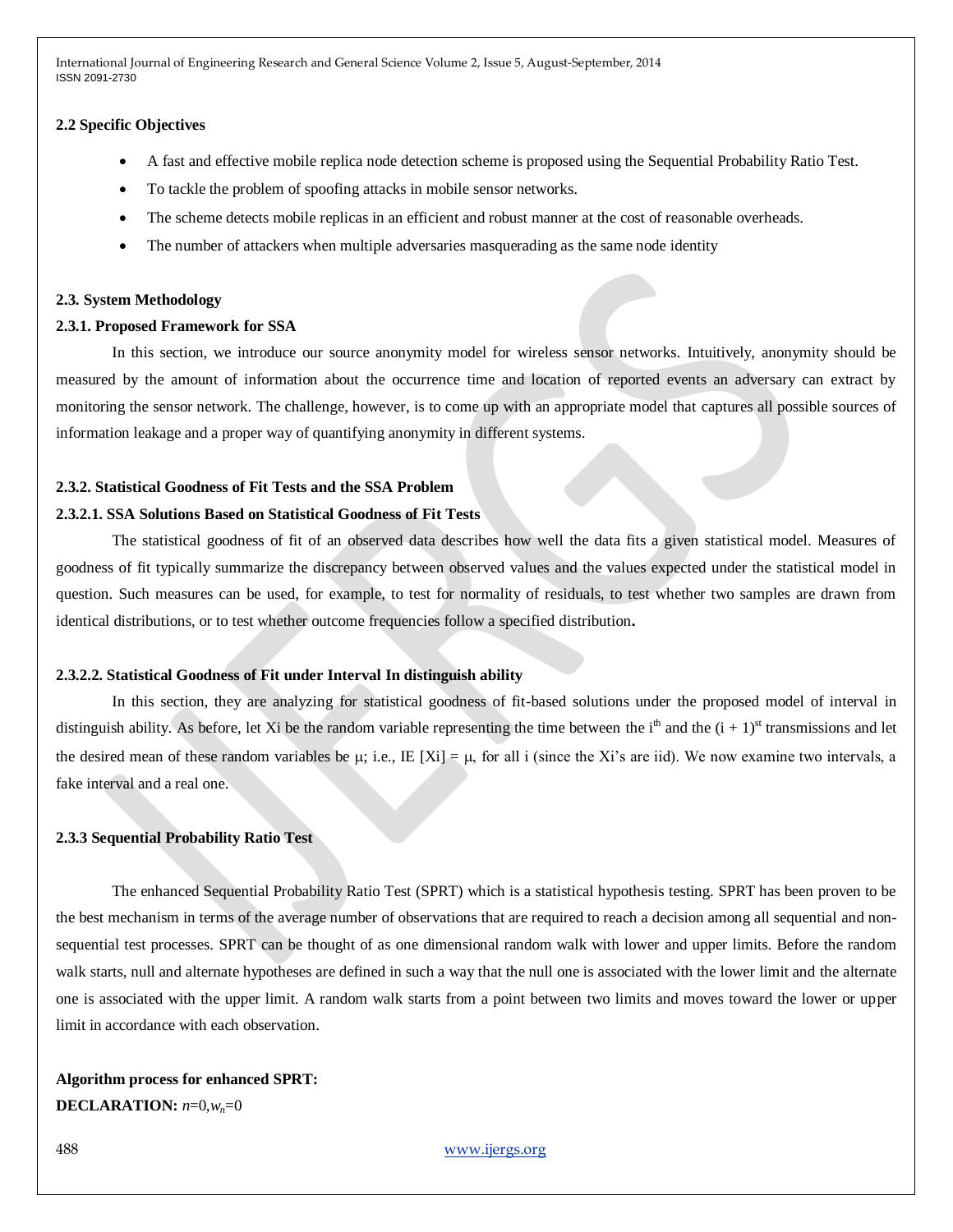**INPUT:** location information *L* and time information *T*

**OUTPUT:** accept the hypothesis  $H_0$  or  $H_1$ 

curr\_loc=*L*

curr\_time=*T*

# **if** *n***>0 then**

compute  $T_0(n)$  and  $T_1(n)$ 

compute speed 0 from curr\_loc and prev\_loc, curr\_time and prev\_time

#### **if**  $0 > V_{max}$  **then**

*wn*=*wn*+1

#### **end if**

# **if**  $w_n$  > =  $T_1(n)$  then

Accepts the hypothesis  $h<sub>I</sub>$  and terminate the test

#### **end if**

**if**  $w_n \leq T_0(n)$  then

initialize *n* and  $w_n$  to 0 and accepts the hypothesis  $H_0$ 

return;

**end if**

# **end if**

*n=n*+1

prev\_loc=curr\_loc

prev\_time=curr\_time

# **Algorithm Steps**

- 1) Create a network of 'n' nodes and save the information in the database table.
- 2) Draw the network with the available node information.
- 3) Random walk procedure is worked out so that the nodes" mobility is carried out by just moving its location with "n" pixels below (the given speed) in both x and y direction. For example, if the speed is given as 10 units, then a random value below 10 is chosen, and the node is moved in x or y direction. This is carried out for all nodes. For simulation, the timer is set to 5 seconds. So once each 5 seconds, all the nodes are moved within the given speed horizontally or vertically.
- 4) The nodes are sending their location to their neighbor nodes. The node is treated as neighbor to one, if it is within the given pixel units. For example, the unit is given as 50, then a node with left position in the space with 150 x value and another node with 180 x value is treated as neighbor nodes. This is applicable to y axis also. So in the rectangular area of 50 units (side), when the two nodes fall inside, then they are treated as neighbor nodes.
- 5) The nodes are updating their location information once in 10 seconds. The arrow lines are drawn during the animation such that from all nodes, the line is drawn to the base station. The area located at left bottom corner of the drawing space in the form.
- 489 [www.ijergs.org](http://www.ijergs.org/) 6) Replica Attack: When a button is clicked, a node is chosen randomly which behaves as attacker node; a node is chosen randomly which behaves as affected node. The attacker node through sends the current location information, it sends its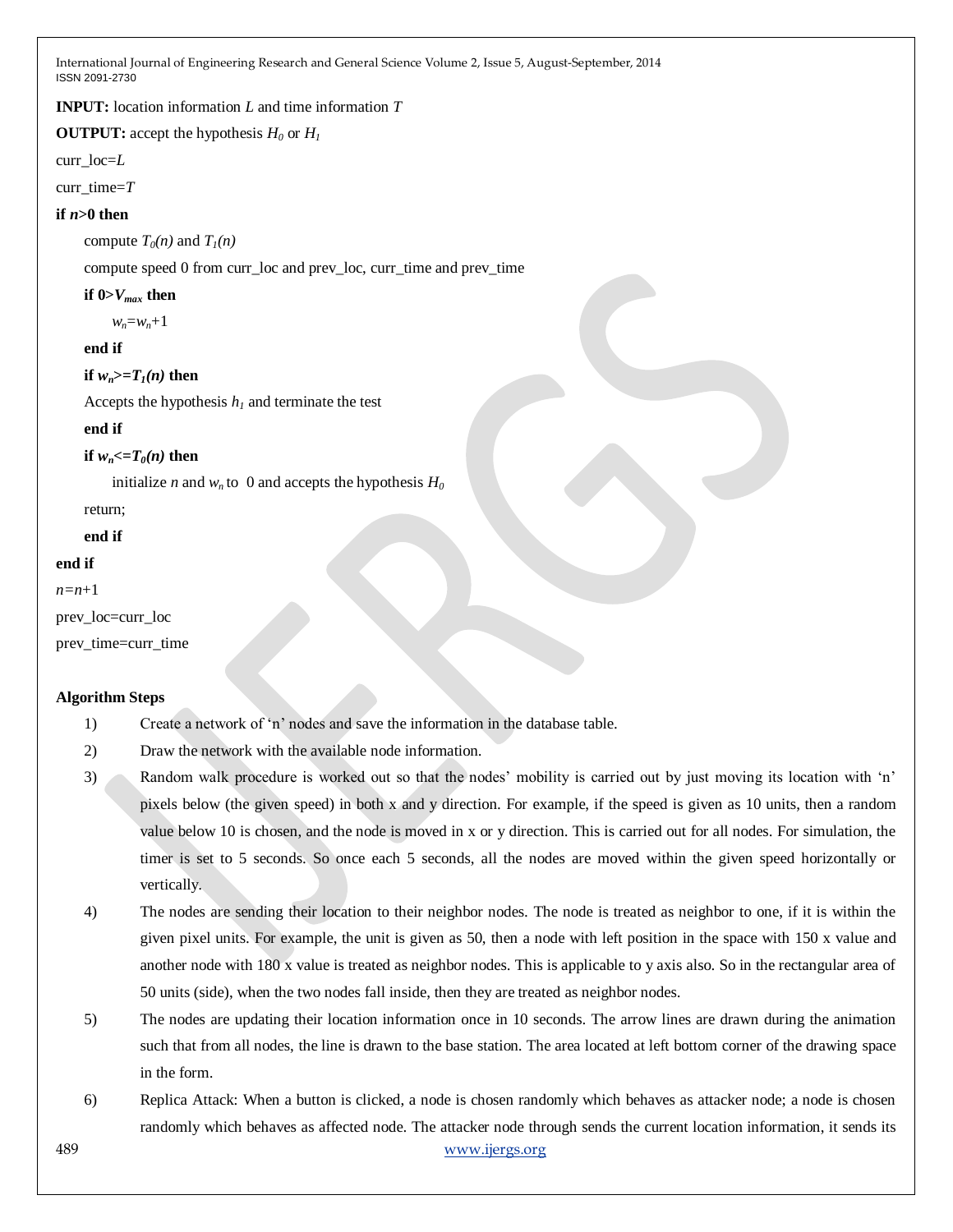id as the affected node. So the base station receives updates with two ids at single update. Now, the base station needs to identify which node is correct and which is attacker.

- 7) If two nodes send same id, then the base station, collects the previous location information of the same id. Any one of the entry will have wrong previous location. At the same time, the neighbor nodes location data is also used such that, the affected nodes neighbors update correct location of suspected id whether the attacker nodes neighbor nodes update wrong location and the attacker node will be identified.
- 8) Then the node is revoked from the network.

#### **Techniques to Detect Compromised Nodes In Zones**

Reputation-based trust management schemes do not stop compromised nodes doing malicious activities in the network. Also, the existing schemes based on software attestation require each sensor to be periodically attested because it cannot be predicted when attacker compromises sensors. The periodic attestation of individual nodes will incur large overhead in terms computation and communication overhead.

To mitigate the limitations of both approaches, a zone-based node compromise detection scheme is proposed which facilitates node compromise detection and revocation by leveraging zone trust information. Specifically, the **network is divided into a set of zones, establish trust per zone, and detect untrustworthy zones in accordance with zone trust values**.

Once a zone is determined to be untrustworthy, the network operator attests the software modules of all sensors in the untrustworthy zone, and detects and revokes compromised nodes in that zone.

A straightforward approach for untrustworthy zone detection is to decide a zone as untrustworthy by observing a single evidence that its trust value is less than a pre defined threshold. However, this approach does not consider the zone trust measurement error. Due to the error occurrence in the zone trust measurement, trustworthy (resp. untrustworthy) zone could be detected as untrustworthy (resp. trustworthy).

To minimize these false positive and negatives, it needs to make a decision with multiple pieces of evidence rather than single evidence. To meet this need, the **Sequential Probability Ratio Test (SPRT)** is used, which is a **statistical decision process** that makes a decision with multiple pieces of evidence. The SPRT benefits in the sense that the **SPRT reaches a decision with a small number of evidences** while achieving the low false positive and negative rates. The SPRT can be thought of as onedimensional random walk with lower and upper limits.

It is believed that SPRT is well-suited for tackling the **compromised node detection problem in the sense that a random walk with two limits can be constructed in such a way that each walk is determined by the trust value of a zone**; the lower and upper limits are properly configured to be associated with the excess and shortfall of a predefined trust threshold, respectively.

#### **Protocol Operation**

The proposed protocol to find the compromised zones proceeds in three phases: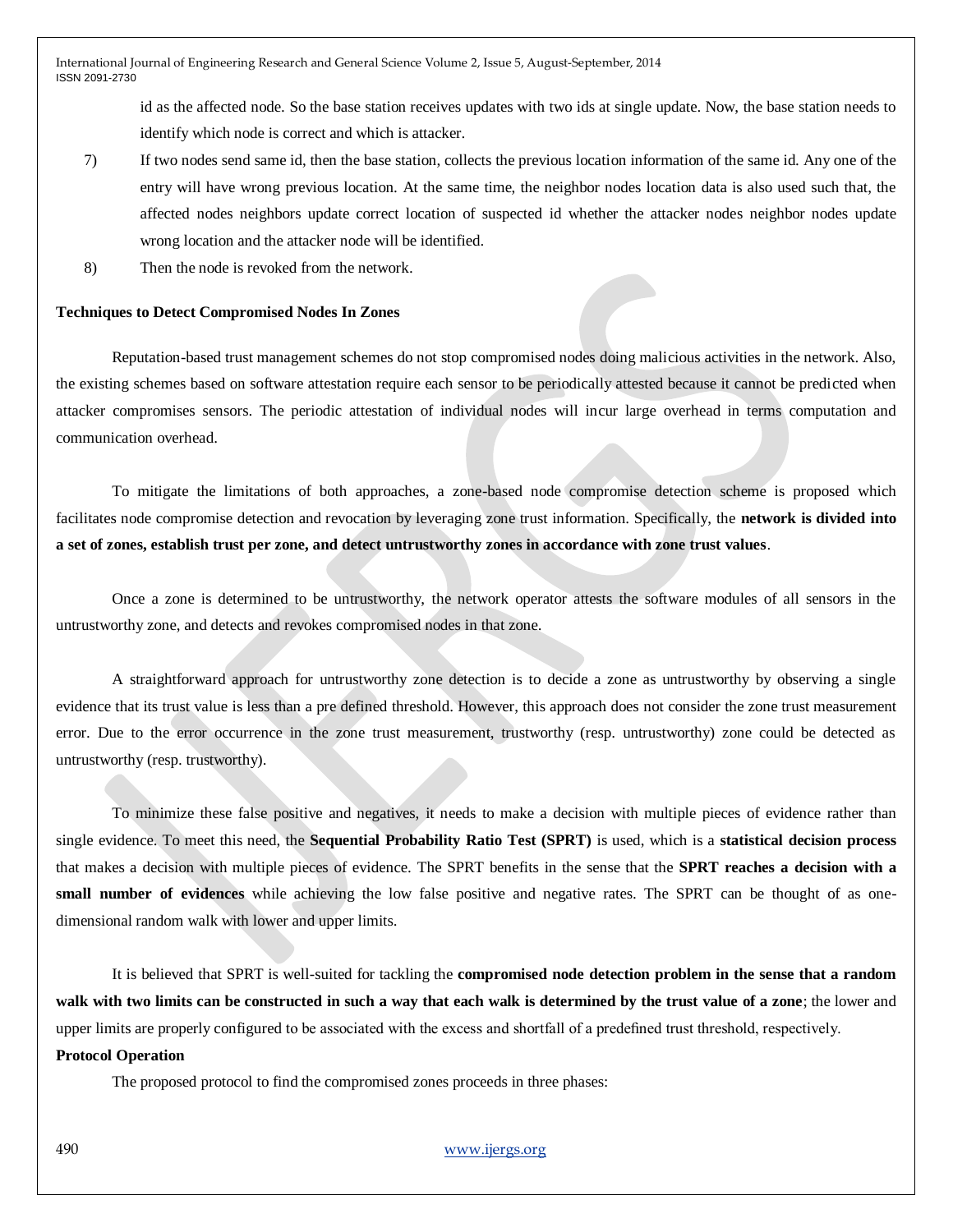#### **1) Phase I:**

Zone Discovery and Trust Aggregator Selection: After deployment, every sensor node u finds out its location and determines the zone to which it belongs. This zone is called the home zone. From u "s point of view, other zones are called as the foreign zones. Node u discovers every other node residing in the same zone. After the zone discovery process, the Trust Aggregator (TA) is selected in a round robin manner. Specifically, the time domain of a zone is partitioned into time slots. An initial duty time slot is assigned to each node u in the zone according to the ascending order of the nodes" IDs. Each node u then acts as trust aggregator every S time slots starting from its initial duty time slot, where S is the number of nodes residing in the zone.

#### **2) Phase II:**

Trust Formation and Forwarding: For each time slot  $T_i$ , each node u in zone Z computes neighborhood-trust that is defined in accordance with the difference between the probability distributions of the information generated by u and the information sent to u by u "s neighboring nodes in zone Z.

#### **3) Phase III:**

Detection and Revocation: Upon receiving a zone-trust report from a TA in zone  $Z$ , the base station verifies the authenticity of TA"s report with the secret shared key between TA and itself and discards the report if it is not authentic. The base station also maintains a record per TA associating each TA"s ID with its home zone. This prevents compromised TAs from claiming multiple home zones.

# **3. SYSTEM DESIGN**

#### **3.1. Module Description**

The following modules are present in the thesis

- **Real interval identification using interval in distinguish ability**
- **Fake interval**
- **Mobile node network creation.**
- **Mobile movement (random walk) within given speed.**
- **Update location information to its neighbors.**
- **Base station updates location information of all nodes.**
- **Replicate node.**
- **Base station identifies the mobile replication attack.**

#### **1. Real Interval Identification Using Interval In Distinguish Ability**

In this module, sender node C chooses two intervals IR and IF, in which IR is a real interval and IF is a fake one. C draws a bit  $b \in \{0, 1\}$  uniformly at random and sets IR = Ib and IF = Ib', where b' denotes the binary complement of b. C gives Ib and Ib' to receiver A. A makes any statistical test of her choice on Ib and Ib' and outputs a bit b'. If  $b' = b$ , A wins the transmission.

#### **2. Fake Interval**

491 [www.ijergs.org](http://www.ijergs.org/)

.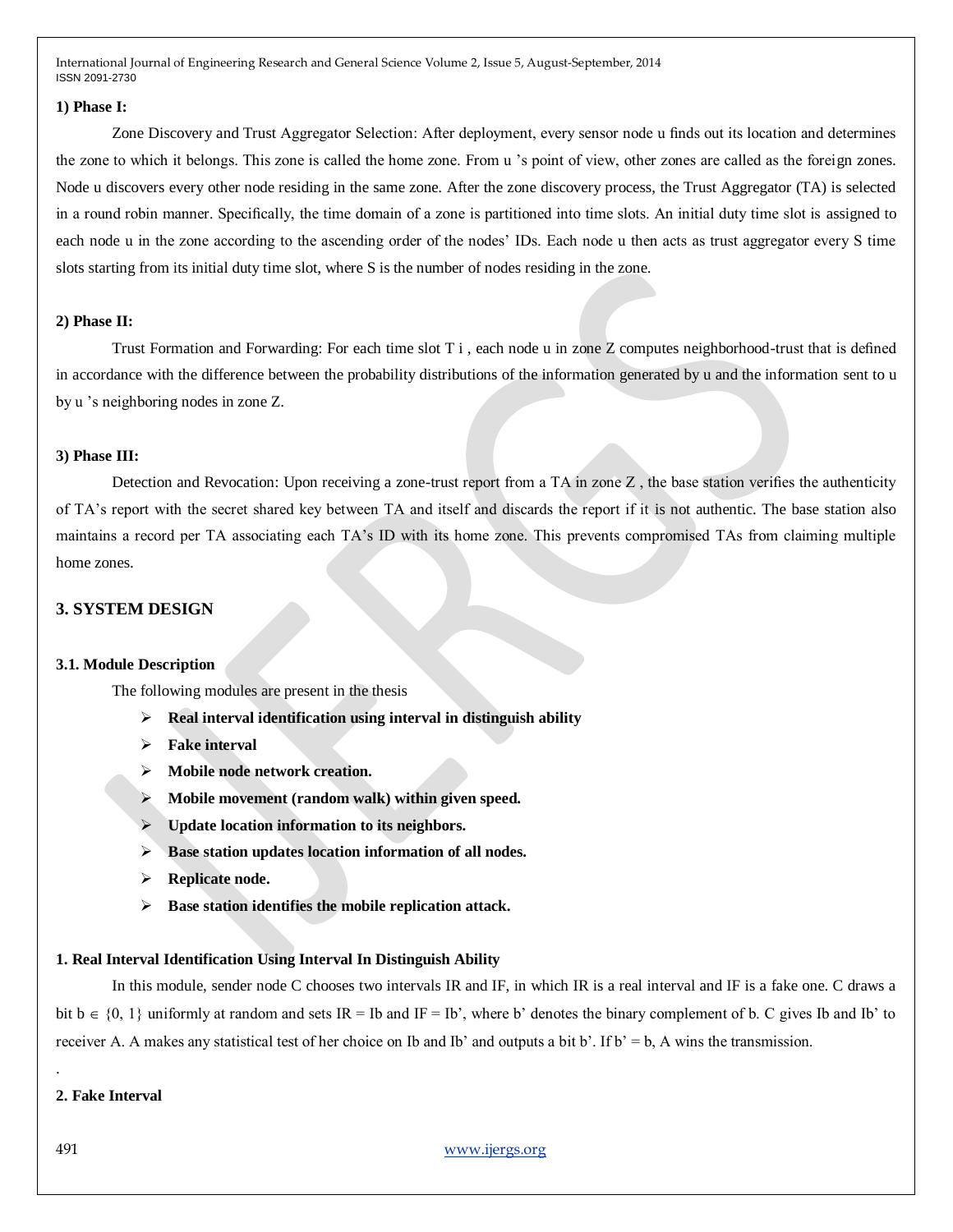In the absence of real events, nodes are programmed to transmit fake messages according to a pre-specified probability distribution. Nodes transmit fake messages according to a pre specified probabilistic distribution and maintain a sliding window of inter transmission times. When a real event occurs, it is transmitted as soon as possible under the condition that the samples in the sliding window maintain the designed distribution.

#### **3. Mobile Node Network Creation**

In this module, a form is generated which contains a text box to get node id and the id is saved in to "Nodes" table. During network creation, the nodes with id will be displayed in random X and Y position. The base station node is need not be displayed as it is programmatically listens and updates the location information of all the nodes when they are in movement.

#### **4. Mobile Movement (Random Walk) Within Given Speed**

In this module, all the nodes are roaming in any directions (their walk is updated by incrementing x-axis or y-axis or both at a movement with any number of pixels within the specified maximum limit. In practical situation, the nodes can move with their physical capabilities. For sake of convenience, if the nodes reach the picture box limit, then they move in opposite direction so that they roam in the rectangular boundary of the picture box control.

#### **5. Update Location Information to Its Neighbors**

In this module, all the nodes are calculating the neighbor nodes with their transmission range (specified in 'n' units common for all nodes. It means than all the sensor nodes are having homogeneous transmission ranges). Then it gives the location information i.e., its position to all of its neighbors. It occurs for all the nodes at regular intervals. The timer control is provided and the time is considered in global aspect. All the nodes are having unique time values.

#### **6. Base Station Updates Location Information Of All Nodes**

In this module, the base station is collecting the location information from all nodes. It occurs for all the nodes at regular intervals. It is assumed that no two nodes are in same location since the nodes purpose is to serve individually a specific area.

#### **7. Replicate Node**

In this module, the node is updating its location information to base station with one of the remaining nodes. It means that it is replicating some other node. This results in, at a given time, both the nodes are sending same location information to the base station of which one is true and other is false.

#### **8. Base Station Identifies the Mobile Replication Attack**

This module presents the details of the technique to detect replica node attacks in mobile sensor networks. In static sensor networks, a sensor node is regarded as being replicated if it is placed in more than one location. If nodes are moving around in network, however, this technique does not work, because a benign mobile node would be treated as a replica due to its continuous change in location.

The base station computes the speed from every two consecutive claims of a mobile node and performs the SPRT by considering speed as an observed sample. Each time the mobile node"s speed exceeds (respectively, remains below) Vmax, it will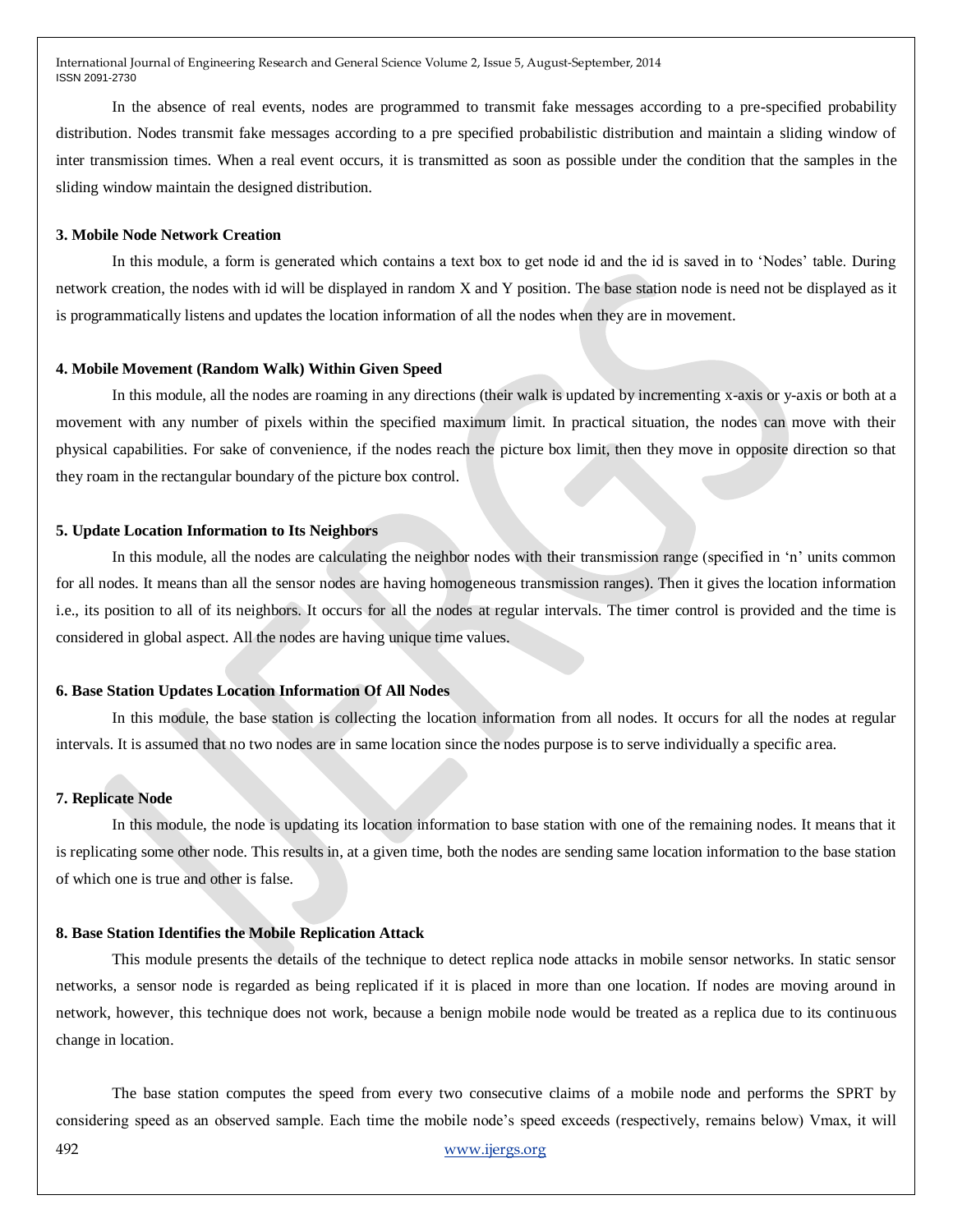expedite the random walk to hit or cross the upper (respectively, lower) limit and thus lead to the base station accepting the alternate (respectively, null) hypothesis that the mobile node has been (respectively, not been) replicated. Once the base station decides that a mobile node has been replicated, it revokes the replica nodes from the network.

# **4. RESULT AND DISCUSSION**

Provided the training data collected during the offline training phase, we can further improve the performance of determining the number of spoofing attackers. In addition, given several statistic methods available to detect the number of attackers, such as System Evolution and combine the characteristics of these methods to achieve a higher detection rate.

In this section, we explore using hypothesis testing to classify the number of the spoofing attackers. The advantage of using hypothesis is that it can combine the intermediate results (i.e., features) from different statistic methods to build a model based on training data to accurately predict the number of attackers.

| Hit Rate % | Hit Rate Existing System | Hit Rate Proposed System |
|------------|--------------------------|--------------------------|
| 75         | 80                       | 90                       |
| 75         | 80                       | 75                       |
| 85         | 90                       | 85                       |
| 80         | 90                       | 90                       |
| 75         | 70                       | 75                       |
| 65         | 75                       | 80                       |

The training data set can be obtained through regular network monitoring activities. Given a training set of instance-label pairs and the label, the support vector machines require the solution of the following optimization problem:

**Error Rate for Existing System**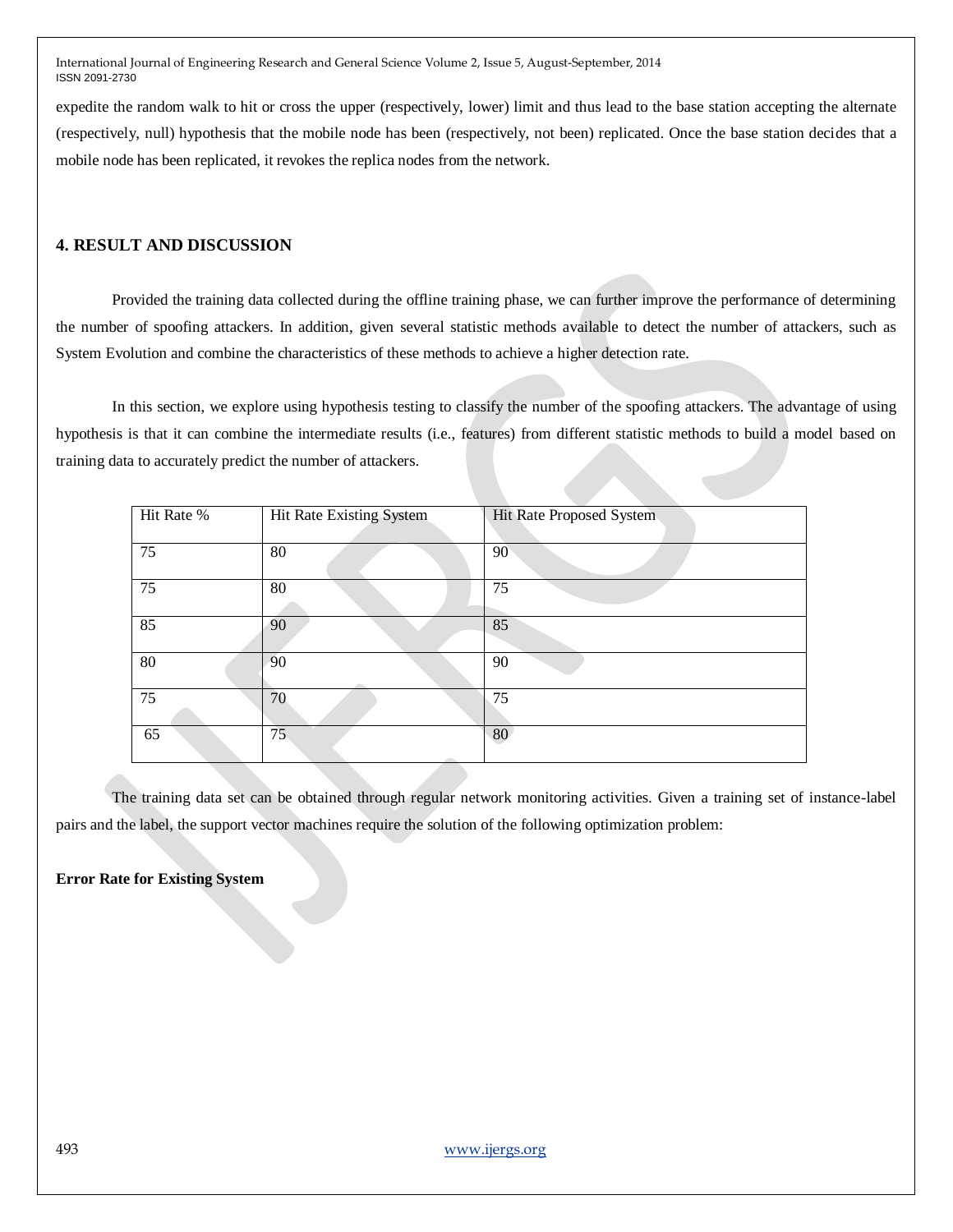

$$
\min_{\mathbf{w},b,\xi} \frac{1}{2} \mathbf{w}^T \mathbf{w} + C \sum_{i=1}^l \xi_i
$$
  
Subject to  $y_i(\mathbf{w}^T \phi(x_i) + b) \ge 1 - \xi_i$   
 $\xi_i \ge 0.$ 

Its dual is

$$
\min_{\alpha} \frac{1}{2} \alpha^T Q \alpha - \mathbf{e}^T \alpha
$$
  
Subject to 
$$
\mathbf{y}^T \alpha = 0,
$$

$$
0 \le \alpha_i \le C, \quad i = 1, ..., l,
$$

# **Error Rate for Proposed System**

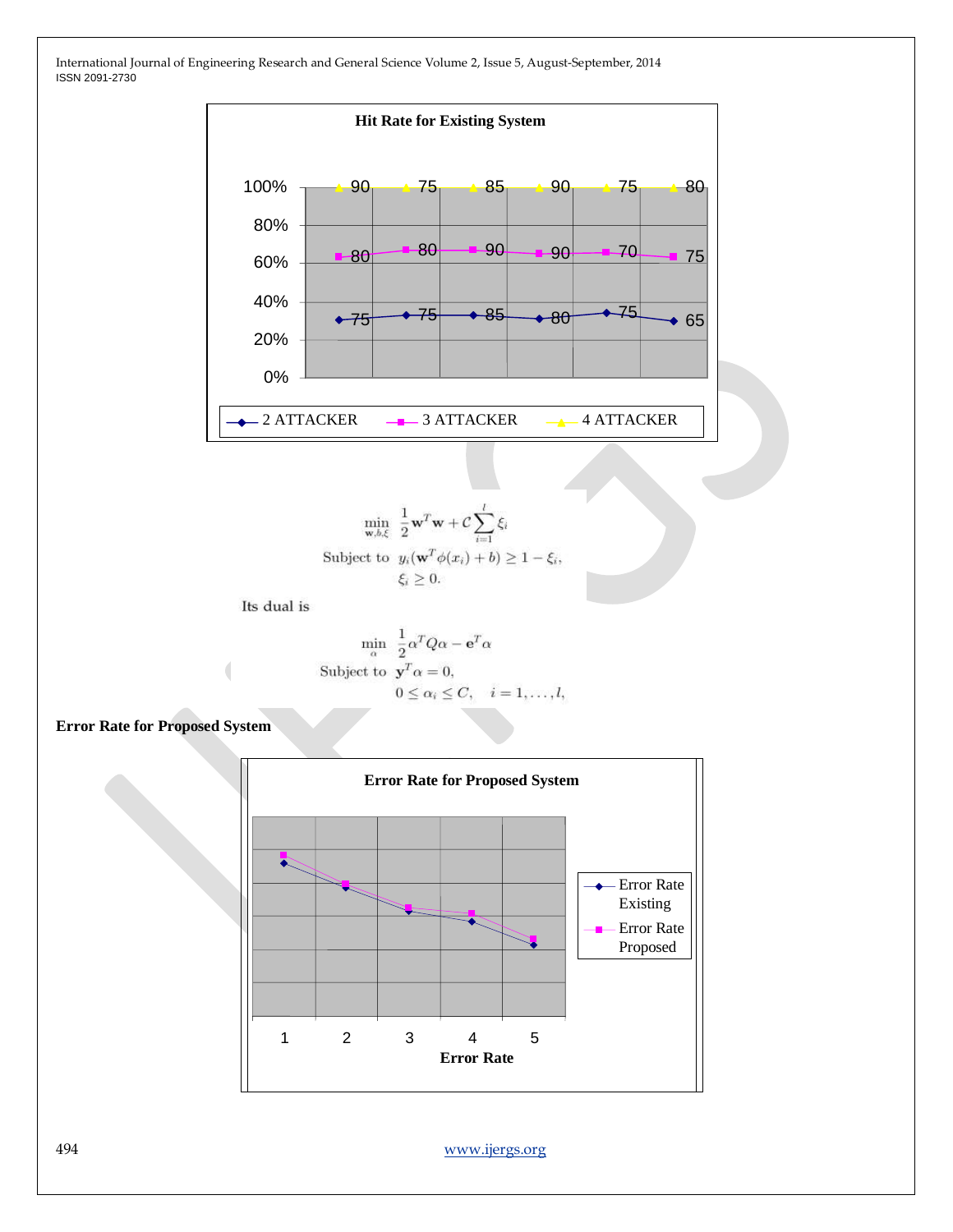#### **5. CONCLUSION AND FUTURE ENHANCEMENTS**

This thesis proposed to use received signal strength-based spatial correlation, a physical property associated with each wireless device that is hard to falsify and not reliant on cryptography as the basis for detecting spoofing attacks in wireless networks. It provided theoretical analysis of using the spatial correlation of RSS inherited from wireless nodes for attack detection. It derived the test statistic based on the cluster analysis of RSS readings. The approach can both detects the presence of attacks as well as determine the number of adversaries, spoofing the same node identity, so that we can localize any number of attackers and eliminate them.

In addition, a zone-based node compromise detection scheme is proposed using the Chronological Likelihood Fraction Test (CLFT). Furthermore, several possible attacks are described against the proposed scheme and proposed counter-measures against these attacks. The scheme is evaluated in simulation under various scenarios. The experimental results show that the scheme quickly detects untrustworthy zones with a small number of zone-trust reports.

#### **6. REFERENCES**

- [1] B. Alomair, A. Clark, J. Cuellar, and R. Poovendran, "On Source Anonymity in Wireless Sensor Networks," Proc. IEEE/IFIP 40th Int"l Conf. Dependable Systems and Networks (DSN "10), 2010.
- [2] K. Mehta, D. Liu, and M. Wright, "Location Privacy in Sensor Networks Against a Global Eavesdropper," in ICNP 2007. IEEE International Conference on Network Protocols. , 2007.
- [3] B. Alomair, A. Clark, J. Cuellar, and R. Poovendran, "Statistical Framework for Source Anonymity in Sensor Networks," Proc. IEEE GlobeCom, 2010.
- [4] P. Kamat, Y. Zhang, W. Trappe, and C. Ozturk, "Enhanc-ing Source-Location Privacy in Sensor Network Routing," ICDCS 2005. The 25th IEEE International Conference on Distributed Computing Systems.
- [5] C. Ozturk, Y. Zhang, and W. Trappe, "Source-location privacy in energy-constrained sensor network routing," in Proceedings of the 2nd ACM workshop on Security of ad hoc and sensor networks, 2004.
- [6] Y. Xi, L. Schwiebert, and W. Shi, "Preserving source location privacy in monitoring-based wireless sensor net-works," in IPDPS 2006. The 20th International Parallel and Distributed Processing Symposium, 2006.
- [7] B. Hoh and M. Gruteser, "Protecting Location Privacy Through Path Confusion," in SecureComm 2005. First Inter-national Conference on Security and Privacy for Emerging Areas in Communications Networks., 2005.